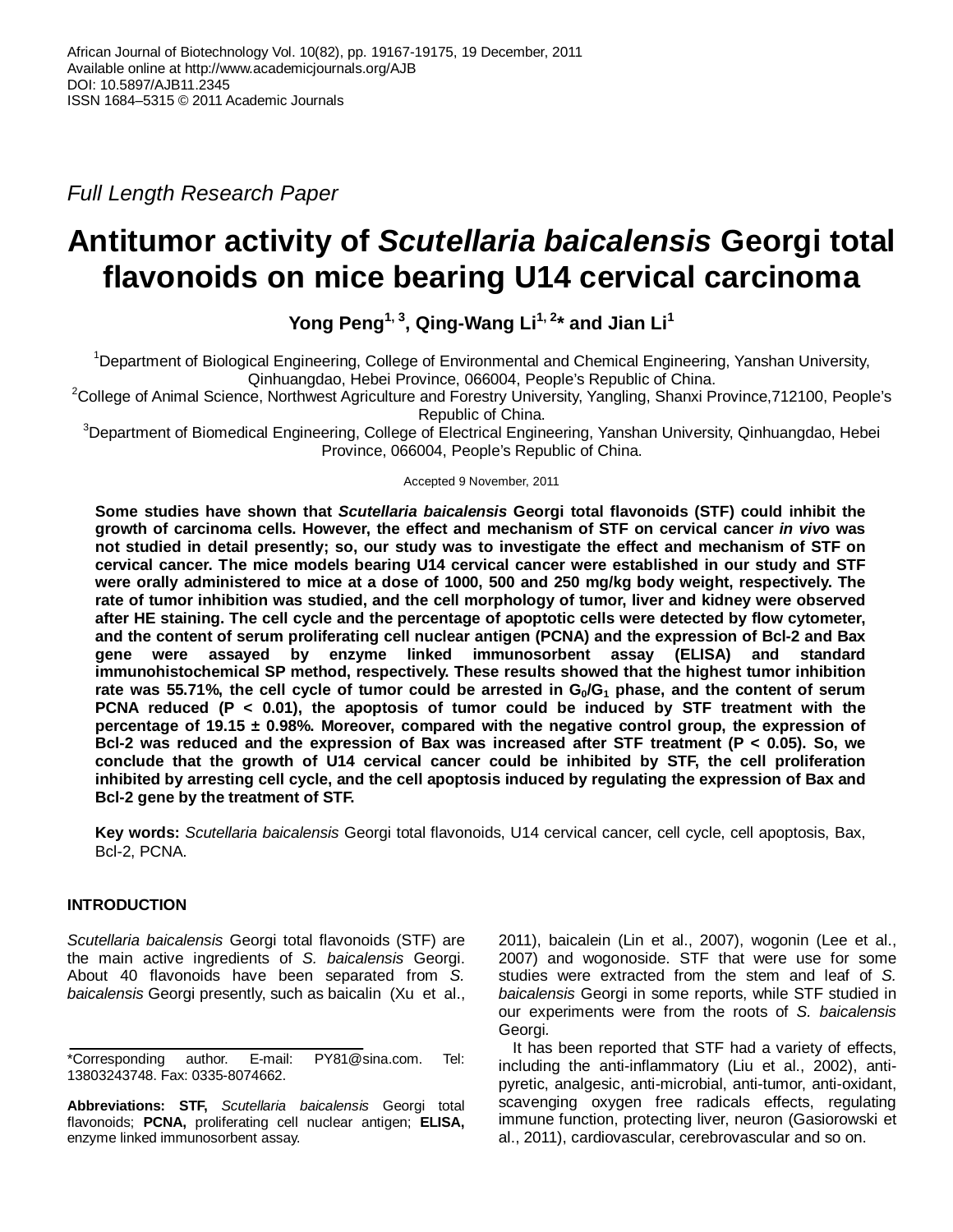Now STF have been used in studying its effects on some kinds of cancer cell lines (Sheng et al., 2008), such as bladder cancer (Ikemoto et al., 2000), liver cancer (Chang et al., 2002), prostate cancer (Miocinovic et al., 2005), lung cancer (Lee et al., 2005) and breast cancer (Wang et al., 2010). These reports demonstrated that STF could inhibit cell proliferation and induce apoptosis of cancer in a variety of ways, moreover, STF have the strong inhibition effect on human cervical cancer Hela cell line.

Wang et al. (2005) indicated that S. baicalensis stemleaf total flavonoid could inhibit the growth of Hela cell line in vitro, and the possible mechanism was that it could inhibit DNA mutation induced by free radicals. Furthermore, Li et al. (2009) indicated that oroxylin A (a flavonoid extracted from the roots of S. baicalensis Georgi) could inhibit the growth of human Hela cells in vitro and in vivo strongly, and the apoptosis induction might be the potential mechanisms. However, the effects and mechanisms of STF on U14 cervical cancer in vivo have not been distinct up to now. So the anti-cancer activities and mechanisms of STF in vivo as plant amedica were studied in this research.

After STF were extracted and purified from the dry roots of S. baicalensis, the mice models bearing U14 cervical cancer were established. Then STF of high, medium and low dose were orally given to the mice for the observation of the influence on the growth of mice bearing U14 cervical cancer. The purpose of our study was to investigate the anti-cancer activity and the possible mechanism of STF in vivo on mice bearing U14 cervical cancer.

#### **MATERIALS AND METHODS**

#### **Chemicals and reagents**

S. baicalensis Georgi was purchased from Minle Drugstore of Qinhuangdao in China, which grew in Inner Mongolia Autonomous Region in China. AB-8 macropore absorbed resin was obtained from Beijing Huayangtianyi Science and Technique Co., Ltd in China. Cyclophosphamide (CTX) was obtained from Shanxi Powerdone Pharmaceutics Co., LTD. in China (the Lot number was 1008421), and diluted to a concentration of 25 mg/kg by physiological saline before using. Hematoxylin and Eosin (HE) staining kit was obtained from Beyotime Institute of Biotechnology in China. Annexin V-FITC apoptosis detection kit was obtained from Nanjing KeyGen Biotech. Co., LTD. in China. Cell cycle and apoptosis analysis kit was purchased from Beyotime Institute of Biotechnology in China. Mouse PCNA ELISA kit was bought from Research and Diagnostic Systems, Inc., America. SP kit (Rabbit), DAB, rabbit anti-Bcl-2 and rabbit anti-Bax were purchased from Beijing Biosynthesis Biotechnology Co. Ltd in China. All other chemicals used were of analytical reagent grade.

### **Cell lines**

Mouse U14 cervical cancer cell line was purchased from Peking Cancer Hospital Cell Bank of Chinese Academy Medical Sciences, and passaged in Kun Ming mice abdomen.

#### **Animals**

Female Kun Ming mice of SPF (Specefic pathogen free, 6 weeks old, 18 to 22 g ) were provided by the Experimental Animal Center of Chinese Military Academy of Medical Sciences, the Lot Number was SCXK-(Army) 2007-004. Mice were kept in a clean room with appropriate temperature (20  $\pm$ 1°C) and humidity, and provided 8 to10 h illumination every day. They were fed with a standard pellet diet and water ad libitum. The animals were treated according to the National Institute of Health Guide for the Care and Use of Laboratory Animals and their experimental use was approved by the animal Ethics Committee of the University.

## **Extraction and purification of STF**

500 g, S. baicalensis Georgi was extracted with 50% ethanol twice by heat circumfluence (80°C) for 2 h. The filtrate was collected and evaporated. STF could dissolve in alkaline solution, while precipitate could dissolve in acidic solution, so the pH of the concentrated solution was adjusted by adding 2 mol/L HCl and 20% NaOH repeatedly to separate STF (Du et al., 2008). The collected mixture was purified further with AB-8 macropore absorbed resin column, and the eluent was collected, dried and weighed after eluting it with 70% ethanol (Xu et al., 2006).

#### **Establishment of the mice models bearing U14 cervical carcinoma**

The mice were starved for 12 h before the establishment of tumor model and U14 cervical cancer cells  $(5 \times 10^6 \text{ cells/ml})$  were passaged in abdomen. On the 7th day, ascites was extracted, and the cell concentration was adjusted to  $5 \times 10^6$  cells/ml. 0.2 ml cancer cell suspension was injected into the left axilla s.c. of each mouse. The successful rate of vaccination was 100%

#### **Effect of STF on U14 solid tumor growth in mice**

Mice were randomly divided into 5 groups (10 mice /group). The 5 groups were designated as tumor control group, CTX control group, STF high, medium and low dose groups. After 24 h of tumor inoculation, STF were given orally to the mice of STF high, medium and low dose (1000, 500 and 250 mg/kg body weight, respectively) groups according to pre-test and the dose of active screening.

The group administered with vehicle alone (distilled water, 0.2 ml/day, p.o.) was taken as control and the group treated with CTX (25 mg/kg, 0.1 ml/day, i.p.) was considered as the standard reference drug. All the groups were treated for 14 days continuously. The animal living conditions were observed every day, and the changes of tumor volume and body weight were monitored. On the 15th day, all animals were executed and the transplanted tumors were harvested and weighed. The rate of tumor inhibition was calculated by the formula:

$$
\frac{C-T}{C} \times 100\%.
$$

Where, "T" and "C" is the average tumor weight of treated groups and control group.

#### **Effect of STF on the morphology of tumor, liver and kidney cell**

The tumor, liver and kidney of executed mice were excised and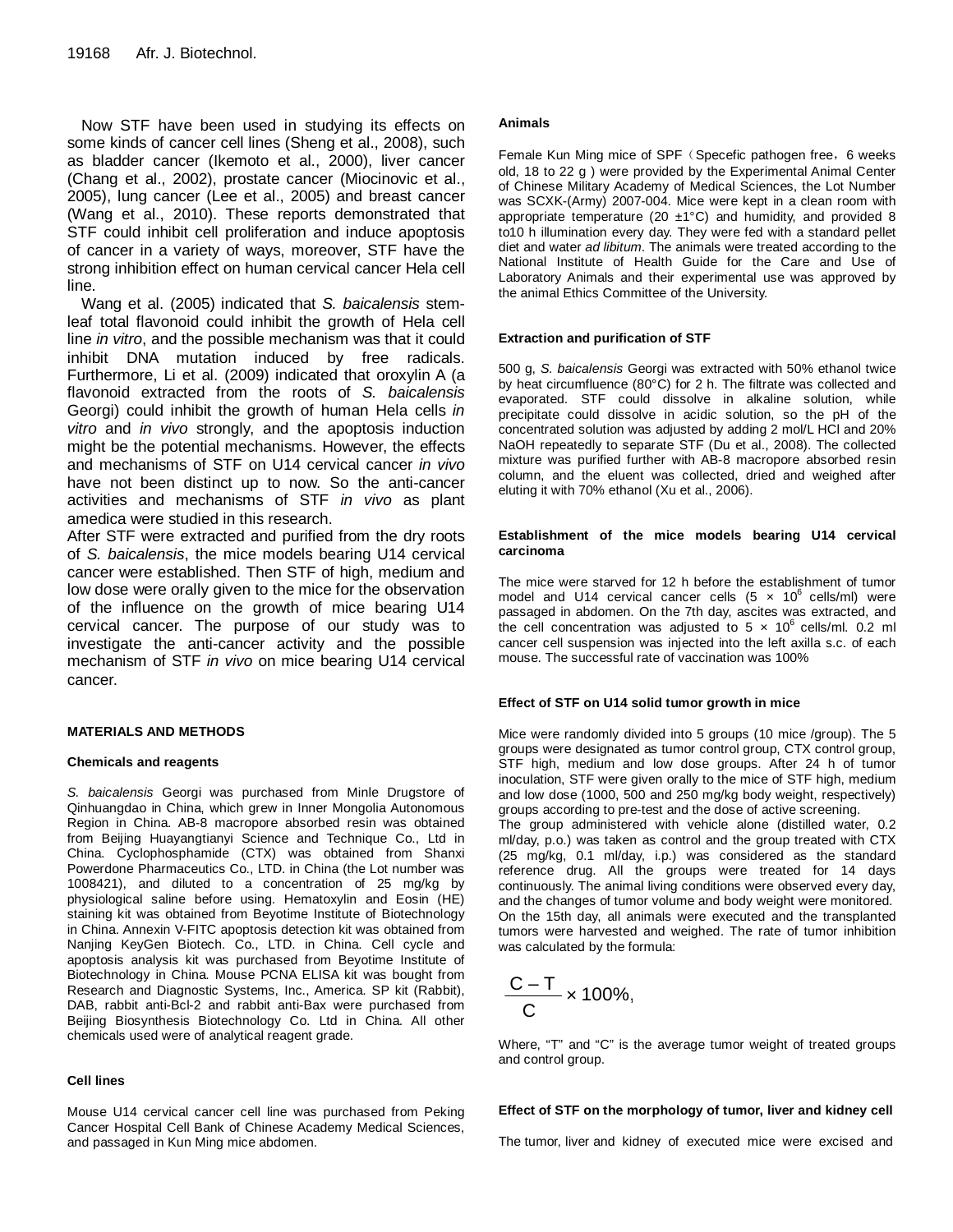| <b>Table 1.</b> Effect of STF on U14 solid tumor growth in mice. |  |
|------------------------------------------------------------------|--|
|------------------------------------------------------------------|--|

|                    | Treatment (mg/kg) | Body weight (g)                   |                  |                   |                     |
|--------------------|-------------------|-----------------------------------|------------------|-------------------|---------------------|
| Group              |                   | <b>Beginning</b>                  | End              | Tumor weight (g)  | Inhibition rate (%) |
| Control            | Vehicle           | $23.79 \pm 0.93$                  | $22.90 \pm 1.47$ | $2.89 \pm 0.19$   |                     |
| <b>CTX</b>         | 25                | $23.89 \pm 1.02$                  | $23.98 + 1.60$   | $1.07 \pm 0.08^*$ | 62.98               |
| High dose of STF   | 1000              | $23.48 \pm 0.76$ 24.70 $\pm$ 1.04 |                  | $1.28 \pm 0.11^*$ | 55.71               |
| Medium dose of STF | 500               | $23.27 \pm 0.80$                  | $25.18 \pm 1.79$ | $1.67 \pm 0.10^*$ | 42.21               |
| Low dose of STF    | 250               | $23.35 \pm 0.85$                  | $25.52 \pm 1.32$ | $1.90 \pm 0.15^*$ | 34.26               |

 $n = 10$ , (mean  $\pm$  S.D., g),  $*P < 0.05$  as compared with the control group.

fixed in 10% neutral formalin at 4°C, embedded in paraffin, and cut into 4 µm sections with RM2235 Rotary Microtome (Leica Company, Germany) for histological study. The sections were stained with HE staining kit and then examined for cell morphology with light microscope. Ten fields were selected randomly to count the number of tumor cells for each section under  $400 \times$  microscope, and the mean number calculated represented the number of tumor cells of this section.

#### **Effect of STF on cell cycle and apoptosis of tumor cells**

The tumor tissues of every group were made into single cell suspension by filtering through 300 mesh nylon net. The cell concentration was adjusted to  $1 \times 10^6$  cells/ml after being centrifuged and washed 3 times. The cells were fixed with cold 70% ethanol overnight, finally stained with PI solution containing RNase for 30 min. Cell Cycle and Apoptosis Analysis kit was purchased from Beyotime Institute of Biotechnology (China). The percentage of cells in each phase of cell cycle and apoptotic cells was detected by FACSCalibur Flow Cytometry (Becton Dickonson Company, America) with ModFIT, and the excitation wavelength was 488 nm.

#### **Effect of STF on the proliferating cell nuclear antigen (PCNA)**

The concentration of serum PCNA was measured by mouse PCNA ELISA kit. On the 15th day after model establishment, the blood was collected by excising the mice eyeballs. After coagulating, the blood was centrifugated at 2000 r/min for 20 min to separate serum. ELISA means was performed to determine the concentration of serum PCNA. OD values were read with MULTISKAN MK3 Microplate Reader (Thermo Company, America) at 450 nm after adding the stop solution.

#### **Effect of STF on the expression of Bcl-2 and Bax gene in tumor tissue**

Tumor tissue sections were stained with the standard immunohistochemical SP (streptavidin peroxidase conjunction) method and stained with DAB, and then the sections were mounted with neutral gum and observed with light microscope. The cells whose membrane or cytoplasma turned distinct brown were regarded as positive cells and those whose nucleus turned blue were regarded as negative cells. The numbers of positive cells were counted with a hemacytometer under  $400 \times$  microscope and the mean number was calculated.

#### **Statistical analysis**

The statistical analysis was performed by one-way analysis of

variance, and the differences between means were tasted with Duncan's multiple range tests. P-values of less than 0.05 were considered significant in statistics. Data were expressed as mean ± S.D. The statistical software SPSS13.0 was used for the data processing.

## **RESULTS**

#### **Extraction and purification of STF**

The 11.38 g of STF was extracted from 500 g S. baicalensis Georgi, and the extraction percentage of STF was 2.28%.

## **Effect of STF on U14 solid tumor growth in mice**

Compared with the control group, the tumor weight of the CTX group and the STF groups reduced significantly (P < 0.05). The tumor inhibition rates of the STF groups were lower than that of the CTX group but higher than 30%. STF inhibited the growth of solid tumor in a dosedependent manner ( $P < 0.05$ ), and the anti-tumor activity of the high dose STF group was the strongest among them (Table 1). The mice in the control group were all in bad condition, and body weight free tumor of them decreased. The body weight of the CTX group did not changed basically, but body weight of the STF groups increased to some extent. While the mice of the STF groups were all in good spirits, the color and smoothness of mice fur were better than those of the control group.

## **Effect of STF on the morphology tumor, liver and kidney cell**

The forms of tumor cells in all groups were observed after HE staining. Compared with the control group, tumor cells in the CTX group and STF groups appeared nucleus shrunk, cells dwindled and turned round as well as detached from surrounding cells evidently (Figure 1).

The color and texture of liver and kidney were observed with the eyes, and then tissue examinations of liver and kidney were conducted by means of HE staining. Compared with the control group, there were no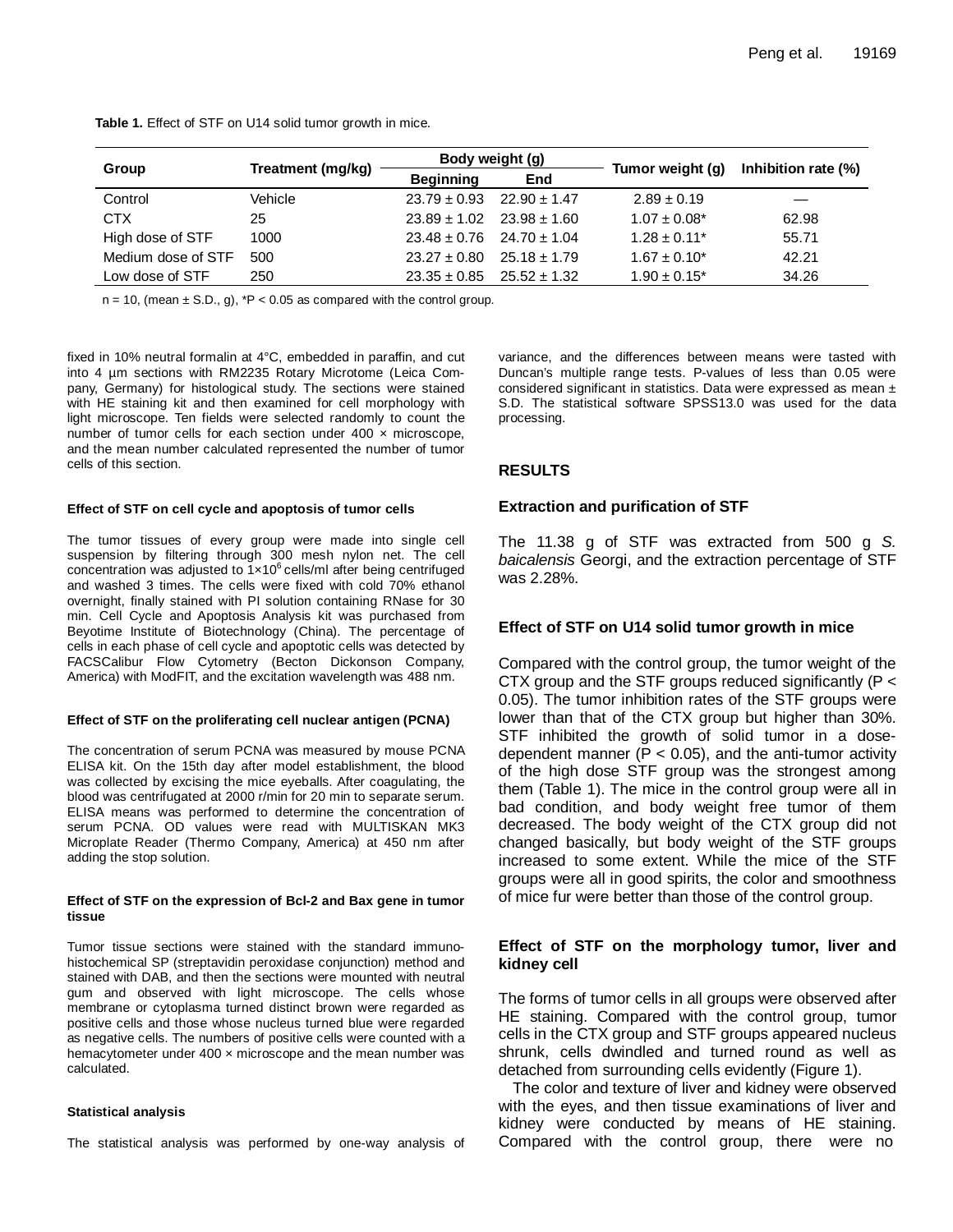

Figure 1. Tumor tissue sections of H E staining (10 x 40). (A): Control group, (B): CTX group, (C): High dose STF group, (D): Medium dose STF group, (E): Low dose STF group.

obviously pathological changes in liver and kidney tissues of the STF groups; the color, gloss and texture were normal. The tissue sections of liver and kidney showed that central vein and hepatic lobule were clear, glomerular and renal tubular were also evident (Figure 2).

## **Effect of STF on cell cycle and apoptosis in tumor tissue**

In contrast to the control group, the percentage of apoptotic cells in the STF groups increased ( $P < 0.05$ , P < 0.01). With the increasing of STF concentration, the numbers of cells in  $G_0/G_1$  phase increased, while cells in S and G<sub>2</sub>/M phases decreased (Figure 3).

The percentage of apoptotic cells in the control group was  $(5.22 \pm 0.36)\%$ , and the percentage of apoptotic cells in the CTX group and high, medium and low dose STF groups were increased to  $(23.01 \pm 1.15)$ ,  $(19.15 \pm 0.98)$ ,  $(16.19 \pm 0.96)$  and  $(10.24 \pm 0.81)\%$ , respectively. However, there was a significant reduction in the percentage of apoptotic cells of the STF groups compared to the CTX group  $(P < 0.05)$  (Figure 4).

## **Effect of STF on the concentration of serum PCNA**

Compared with the control group (141.23  $\pm$  6.46) ng/L, the concentrations of serum PCNA decreased by the administration of the STF groups to  $(102.29 \pm 4.73)$ , (116.83  $\pm$  4.52) and (131.74  $\pm$  6.16) ng/L, respectively (P < 0.01), and the concentration of PCNA in the CTX group reduced to  $(129.07 \pm 5.91)$  ng/L  $(P < 0.05)$  (Figure 5).

## **Effect of STF on the expression of Bcl-2 and Bax gene in tumor tissue**

In contrast to the control group, both CTX and STF could reduce the expression of Bcl-2 gene and increase the expression of Bax gene in a dose dependent manner (P < 0.05), and the proportion of Bax/Bcl-2 in the CTX group and STF groups increased ( $P < 0.05$ ) (Figures 6 and 7, Table 2).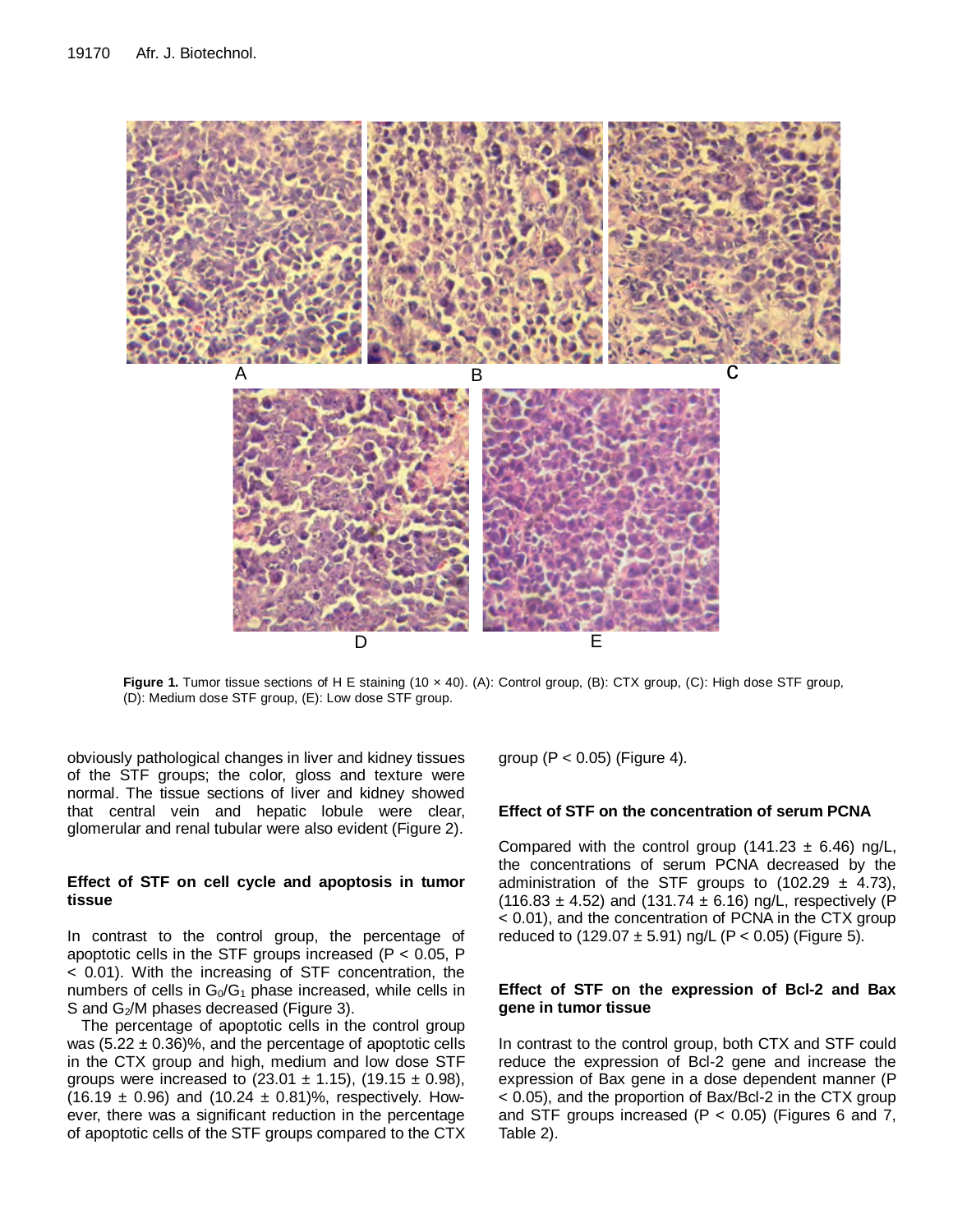

**Figure 2.** Liver and kidney tissues sections of H E staining (10 x 40).(A): Liver tissue of control group,( B): Liver tissue of high dose STF group,( C): Kidney tissue of control group,(D): Kidney tissue of high dose STF group.



**Figure 3.** Effect of STF on cell cycle in tumor tissue.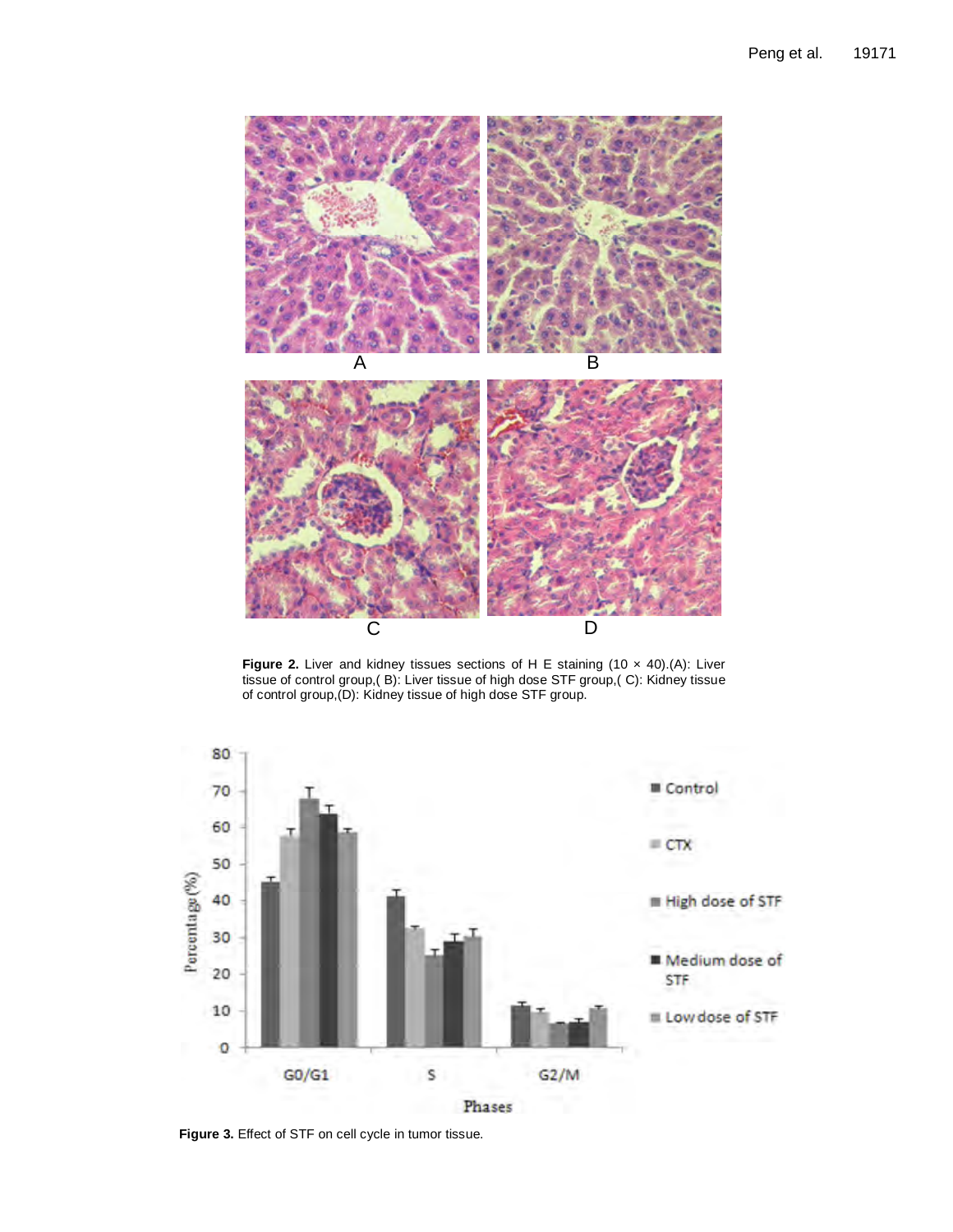

**Figure 4.** Effect of STF on cell apoptosis in tumor tissue.



**Figure 5.** Effect of STF on the concentration of serum PCNA.

## **DISCUSSION**

Some researches show that flavonoids have an important effect on cancer chemoprevention and chemotherapy. The anti-tumor mechanisms include carcinogen inactivation, cell cycle arresting, anti-proliferation, apoptosis induction and differentiation, angiogenesis inhibition, and anti-oxidation or a combination of these mechanisms (Ren et al., 2003).

STF are the main active ingredients extracted from S. baicalensis Georgi, which are widely used in anti-tumor studies. When the tumor inhibition rate is higher (30%) after treatment of medicine, it is commonly deemed that this medicine has the effect of anti-tumor. Our study shows that the tumor inhibition rate in the STF groups were higher than 30%, and indicated that STF could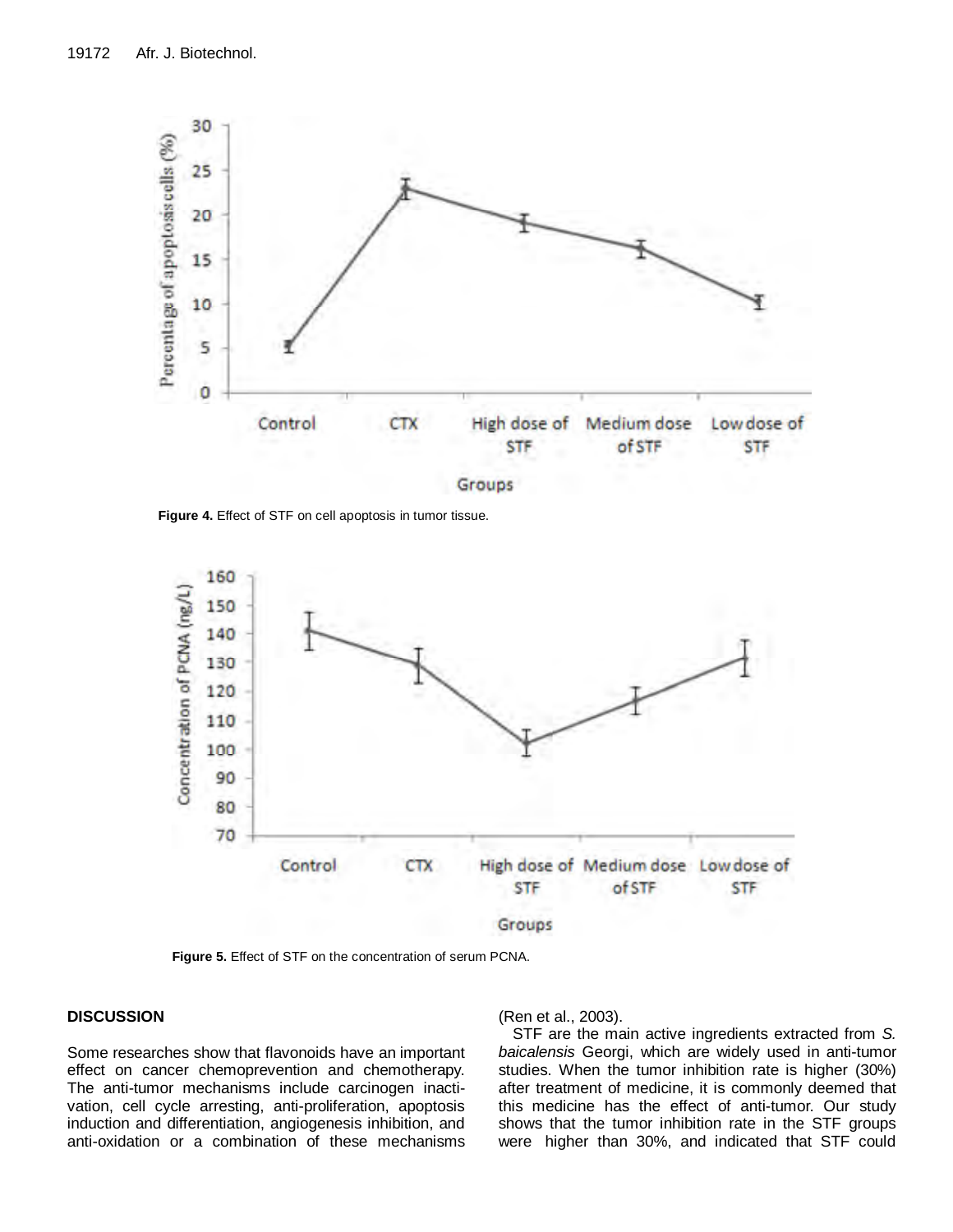

**Figure 6.** Effect of STF on the expression of Bcl-2 gene (10 x 40). (A): Control group; (B): CTX group; (C): High dose STF group; (D): Medium dose STF group; ( E): Low dose STF group.



**Figure 7.** Effect of STF on the expression of Bax gene (10 x 40). (A): Control group; (B): CTX group; (C): High dose STF group; (D): Medium dose STF group; (E): Low dose STF group.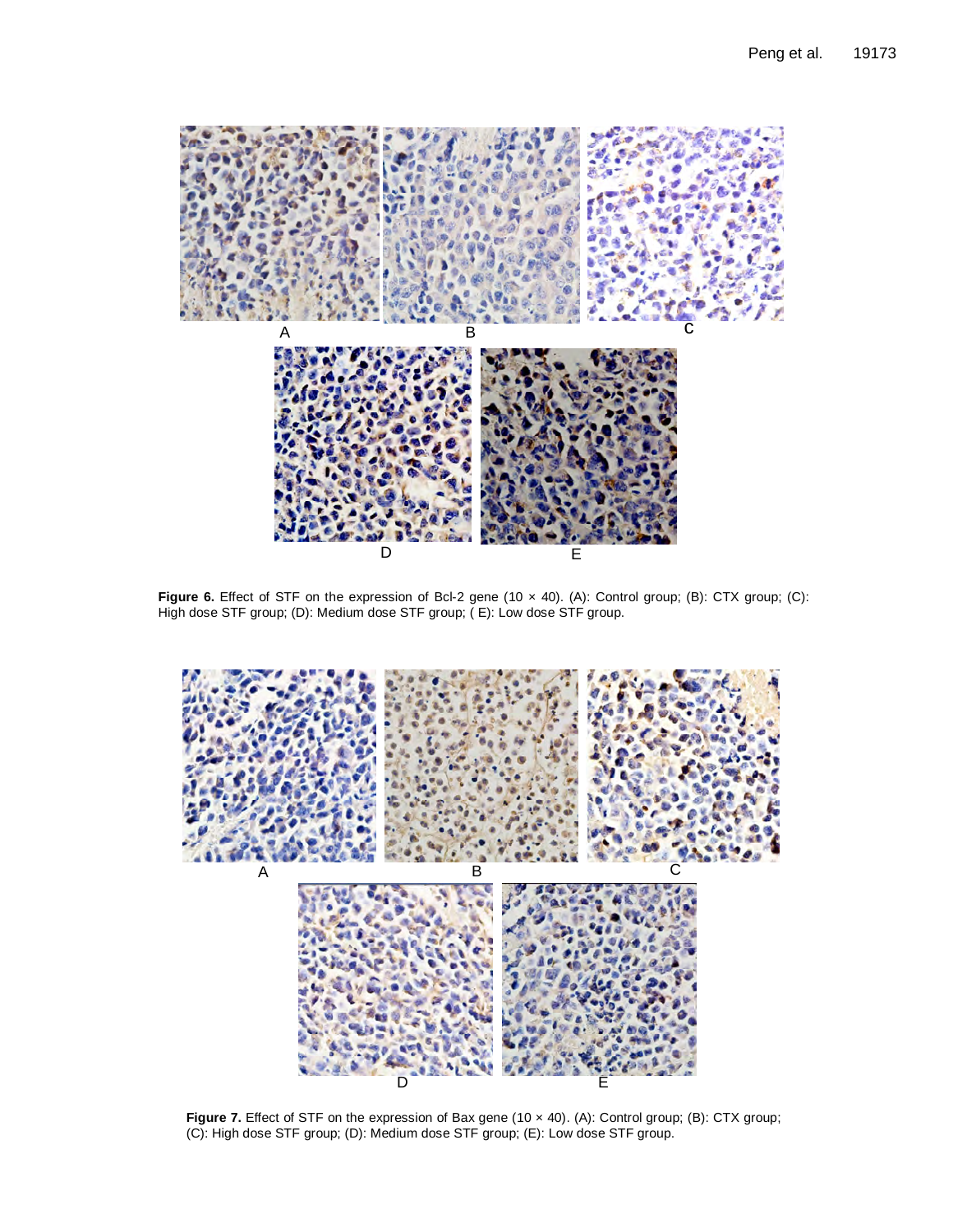| Group              | Treatment<br>(mg/kg) | The percentage of Bcl-2<br>positive cells (%) | The percentage of<br>Bax positive cells (%) | Bax/Bcl-2<br>proportion |
|--------------------|----------------------|-----------------------------------------------|---------------------------------------------|-------------------------|
| Control            | Vehicle              | $53.28 \pm 3.06$                              | $13.33 \pm 0.88$                            | 0.25                    |
| <b>CTX</b>         | 25                   | $35.42 \pm 2.02^*$                            | $35.12 \pm 2.33^*$                          | 0.99                    |
| High dose of STF   | 1000                 | $39.31 \pm 2.38^*$                            | $32.04 \pm 1.87$ <sup>*</sup>               | 0.82                    |
| Medium dose of STF | 500                  | $40.97 \pm 2.61$ <sup>*</sup>                 | $29.41 \pm 1.94$ <sup>*</sup>               | 0.72                    |
| Low dose of STF    | 250                  | $43.83 \pm 2.98^*$                            | $25.41 \pm 1.27$ *                          | 0.58                    |

**Table 2.** Effect of STF on the expression of Bcl-2 and Bax gene.

 $n = 10$ ; (mean  $\pm$  S.D., %), \*P < 0.05 as compared with control group.

inhibit the growth of U14 cervical cancer cells in mice in a dose-dependent manner, yet it was lower than the treatment of CTX.

The tissue sections showed the cells of the control group had larger nucleus and less cytoplasma, moreover, cancer cells involved circumambient tissues widely. The number of tumor cells of the STF groups was clearly reduced in contrast to the control group. The shrinkage of cell nucleus, the formation of apoptotic bodies, and the production of massive necrotic areas were found. The tissue sections also indicated that liver and kidney were not affected by the treatment of STF and there were no toxic effects on liver and kidney

Cell cycle and apoptosis were analyzed by flow cytometry. Apoptotic peak appeared before  $G_0/G_1$  phase. Compared with the control group, the percentage of apoptosis cells in the CTX group and STF groups overtly increased. Eukaryotic cell cycle includes  $G_1$ , S,  $G_2$  and M phases, and only  $G_1$  phase can accept the external information stimulation, thus the restriction point of  $G_1$ phase is a critical point of transition from  $G_1$  to S phase. So this point transition can determine whether or not cells are proliferated, arrested and dead. Compared with the control group, the percentages of cells in  $G_0/G_1$  phase of the STF groups were increased and the cells in S and  $G<sub>2</sub>$  / M phase decreased so that the tumor cells accumulated in  $G_0/G_1$  phase. DNA replication was stopped by preventing cell transition from  $G_1$  to S phase. The conclusion might be that STF could forbid cell mitosis and proliferation, and induce apoptosis. Zhang et al. (2003) investigated the anti-tumor activities of the extract from S. baicalensis on the head and neck squamous cell carcinoma (HNSCC) SCC-25 and KB cells, they also found that tumor cells were arrested in  $G_1$  phase. These results were similar to ours.

In contrast to the control group, the contents of PCNA in the STF groups decreased indicating that STF could restrain cell proliferation. This result was consistent with those of the tumor inhibition rate, cell cycle and apoptosis in our study. This study shows that STF could arrest cell cycle, inhibit cell proliferation and trigger apoptosis. PCNA is the adjunctive protein of DNA polymerase δ, which is closely related with DNA synthesis and also plays an important role on priming cell proliferation, so PCNA is a valid index of reflecting cell proliferation. The

content of PCNA was very low in  $G_0$  phase, increases in late  $G_1$  phase, reaches peak in S phase, decreased markedly in G<sub>2</sub>/M phase. The changes of PCNA content were consistent with that of DNA replication.

The decrease of Bcl-2 gene and increase of Bax gene in the STF groups in a dose-dependent manner by the standard immunohistochemical SP method were examined. Bcl-2 is the main gene of inhibiting apoptosis and increasing cell lifetime, and a complex network is build by Bcl-2 with its family members together to regulate cell apoptosis. This report (Reed et al., 1996) shows that Bcl-2 is a major gene for inhibiting apoptosis, while Bax promotes cell apoptosis, so Bcl-2 and Bax are two opposite function genes. Bax is a gene that promote apoptosis directly and antagonize the effect of Bcl-2 gene. Bax/Bcl-2 proportion of the STF groups also increased in a dose-dependent manner. Bax/Bcl-2 ratio is regarded as the key factor that affect apoptosis, the heterodimers of Bcl-2 and Bax gene are increased when Bcl-2 gene increases, and the trends to apoptosis are getting weaken. But when Bax gene increases, the homodimer formatted by Bax gene will take charge, and the cells will go to apoptosis easily. So Bax/Bcl-2 proportion is important in determining whether cells are going into the state of apoptosis (Miao et al., 2005). Therefore, the anti-tumor mechanism of STF might be that STF acted on the mitochondrial pathway by downregulating the expression of Bcl-2 gene and up-regulating the expression of Bax gene to induce apoptosis.

## **Conclusion**

In conclusion, our results showed that STF could inhibit the growth of U14 cervical cancer in vivo, and the antitumor effects were in a dose-dependent manner. The authors thought that the anti-tumor mechanisms of STF might be that it could arrest cell cycle in  $G_0/G_1$  phase, inhibit cell proliferation by decreasing the contents of PCNA, and induce apoptosis by acting on the mitochondrial pathway by way of regulating the expression of Bcl-2 and Bax gene. However, anti-tumor effects of plant amedica have many characteristics, such as multi-target, multi-link and multi-effect. Thus, further studies will be required to investigate the detailed mechanisms of STF